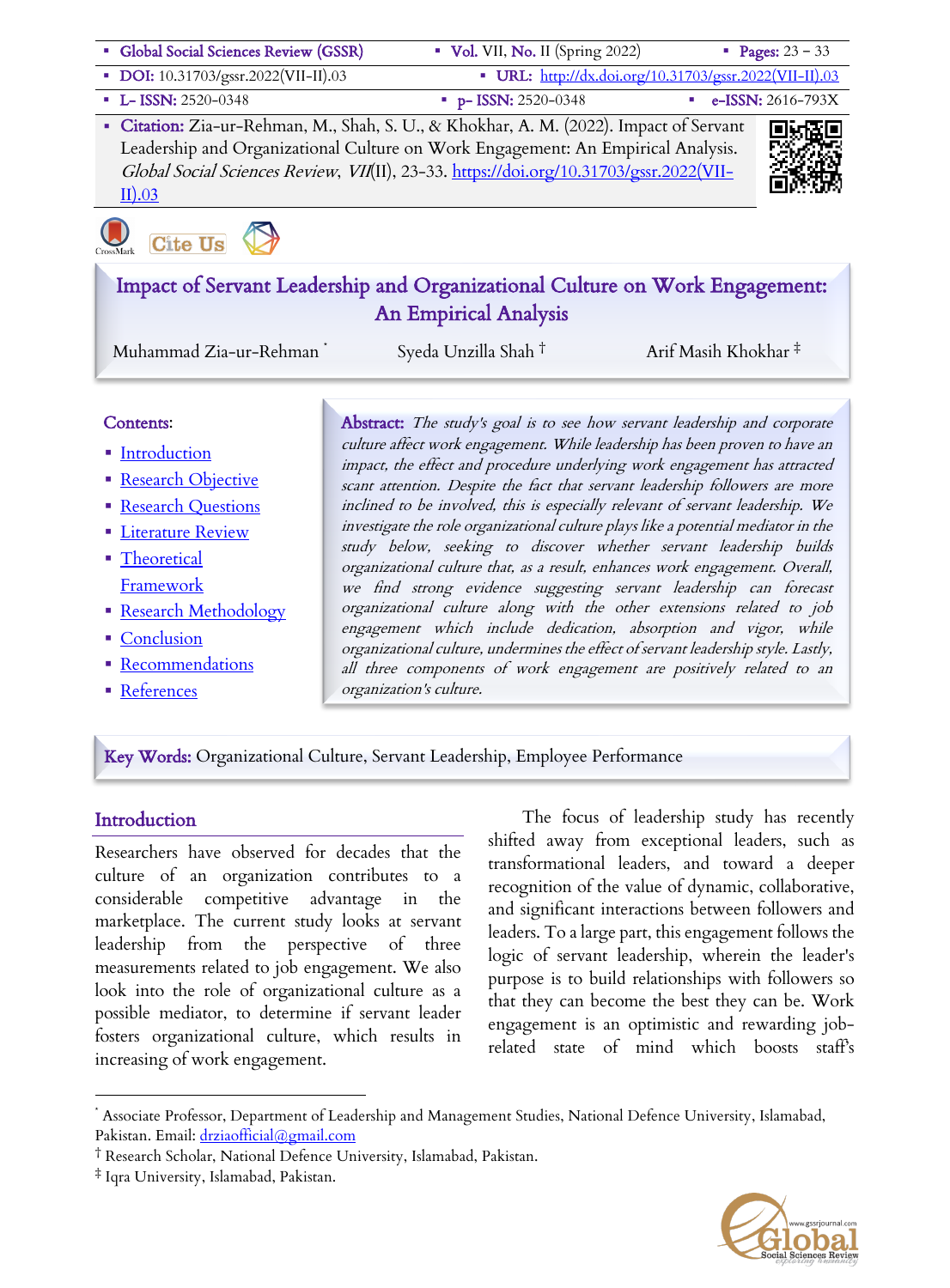organizational productivity. While servant leadership is defined as a leader style which shares authority, prioritizes the needs of others, supports others in optimizing and improving performance, is keen to acquire through others, and foregoes personal progress and rewards in order to serve others. Servant leadership (Parris and Peachey, 2013) is a feasible leadership idea that benefits organizations and increases the well-being of followers. Servant leadership and corporate culture have a good impact on employee engagement. Improved perception of servant leadership and business culture have an impact on employee work engagement. In organizational studies, organizational culture (OC) is gaining traction like an explanatory and predictive construct (Shuibo, Liu and Meiyung, 2006), and it's been linked to job satisfaction and organizational commitment. Workplace engagement has been connected to a variety of company success outcomes, including dedication, contentment, creativity, innovation, or engagement, and also positive job objectives in general (Rich, 2010). It's also shown to be strongly connected to a variety of business success results, such as dedication, gratification, productivity, innovation, and loyalty.

# Servant Leadership

In the 1970s, Robert Greenleaf built the foundation for servant leadership. While others tried comparing it with authentic, Leader Member Exchange (LMX) or transformational leadership but there are still many differences. Servant leadership is not just a leadership theory it is a philosophy in which leaders concern themselves with development and fulfillment of their followers and not with position and power (Melchar & Bosco, 2010). Servant leadership basically depends on a cooperative relationship between leaders and followers, rather than a directive or dictatorial style.

Greenleaf (1977) defined the Servant leadership style as "it focuses on developing employees to their fullest potential in the areas of task effectiveness, community stewardship, self-motivation, and future leadership capabilities" Liden (2014) says that servant focuses on improving employees by utilizing servant leadership behaviors to help. So, leadership is a sort of positive organizational behavior "followers fulfil their full potential" (Luthans, 2002).

Liden (2014) looked into how servant leaders help their followers by providing emotional and material support, and how this helps them reach their full potential A Hallmark of servant leader is that their followers believe their leader is acting in the way he or she wishes. logically resulting, the servant leader serves as role models for his or her subordinates. The philosophical strategy underlying servant leadership, as according Panaccio, Wayne, Liden, Cao and Henderson (2015), believes that a leader's behaviour that prioritises the interests of others over self-interest gives rise to supporters growing rapidly and eventually becoming servant leaders themselves.

## Consequences of Servant Leadership

Employee trust, justice views, as well as employee loyalty have all been connected to the servant leadership style (Van Dierendonck). As a result, servant leadership's impact upon more fundamentally important employee outcomes like work loyalty and engagement is likely to be reduced. According to experimental evidence, a leader's servant leadership style is totally and positively correlated with business success, employee performance, employee creativity, as well as customer support behaviors, and is negatively associated with turnover purposes (Liden et al). According to Barbuto and Wheeler Servant leadership, is associated with additional effort, efficiency, and satisfaction.

## Work Engagement

Over the previous decade, the concept of work engagement has been greatly scrutinized in the literature. Employee engagement is the outcome of individual leader's activities in the workplace that boost loyalty, trust, productivity, job satisfaction, and flexible effort. Measures of work engagement have just lately emerged as an important attitudinal metric in academics and the marketplace.

Schaufeli et al defined Work engagement as a more permanent and pervasive affective and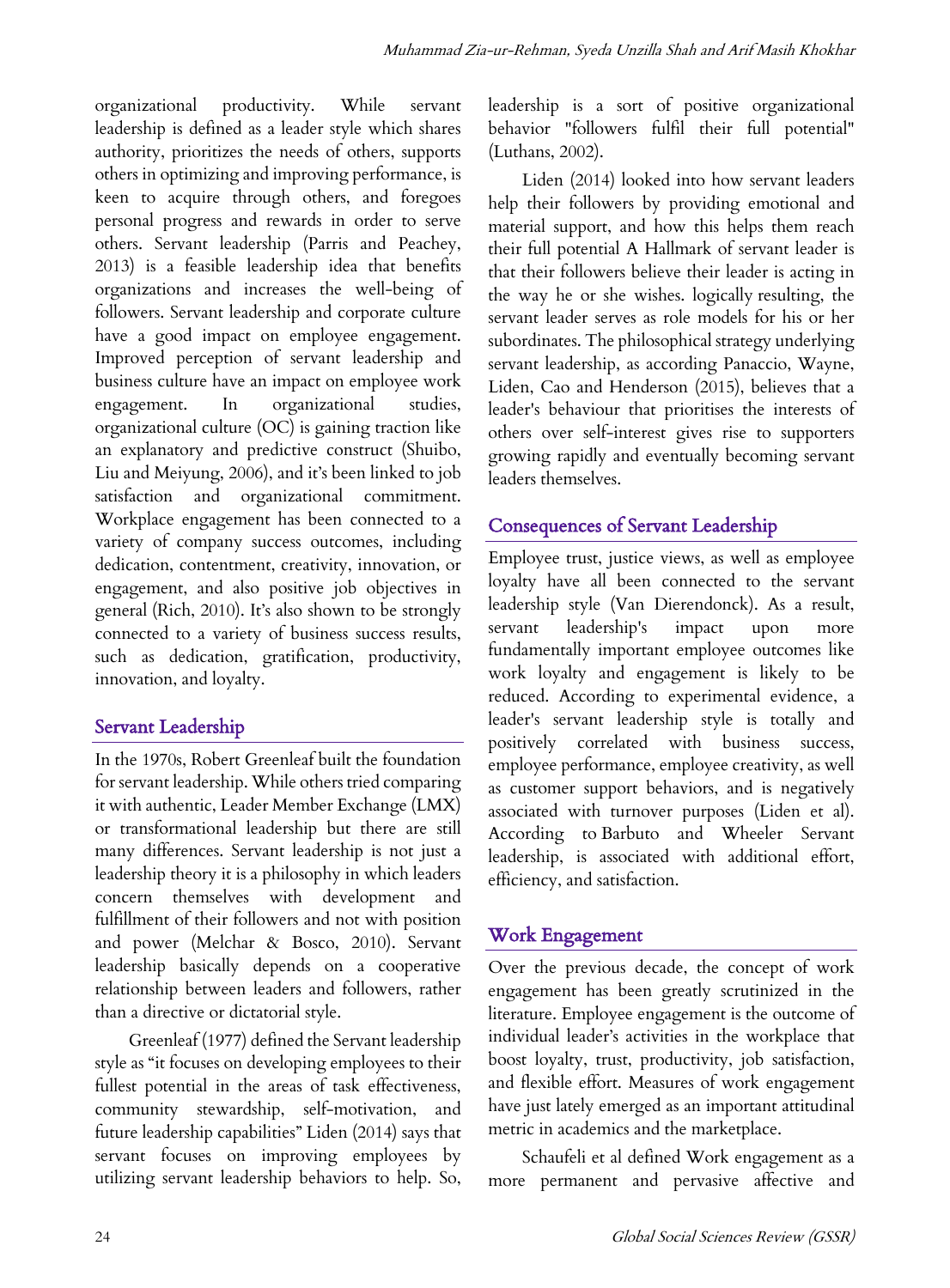cognitive state that is not focused on any single object, event, individual, or behavior, it is labelled as "a optimistic, satisfying, work-related frame of mind." It's also worth noting that the discipline of work engagement which takes a more scholarly approach than employee engagement being practitioner focused and has a strong theoretical foundation.

Employee engagement is defined as a condition in which a person is entirely devoted to his or her job, the company for which he or she works, and its shareholders (Kahn, 1990, 1992). Employees must experience feelings of ownership even over the employment responsibilities and demonstrate proactive excitement for their jobs for this condition to exist. Workers are more productive and show more attention to their duties when they feel that their efforts and thus are aware of the responsibilities. Since Kahn in 1990 initially introduced the idea of job engagement, it has been receiving a lot of attention, especially in recent years. Leaders today try to boost their employees' physical and mental engagement because they recognize that fully dedicated and active employees operate like entrepreneurs for the company.

## Benefits Related to Work Engagement

There are a number of advantages to being engaged at work. Enhanced organizational commitment reduced turnover expectations (Bakker and Schaufeli 2004), satisfied customers and a positive and organizational climate (Ahola, Schaufeli, and Hakanen,). Saks (2006) discovered that organizational citizenship, organizational commitment, and work satisfaction behaviors were all constructively connected to engagement, while turnover intentions were negatively related.

## Organizational Culture

According to Edgar H. Schein, organizational culture consists of a couple character traits, along with a shared common "generalized perception or assumption" that members of the group have developed over the years as they learn to deal successfully with internally and externally organization-related problems. (Purnama (2013) mentions Mas'ud.) Organizational culture is a set of beliefs, values and meanings which are acknowledged within a company and serve as a guide to behavior and distinguish one company from the other. Hofstede (2008) defines organizational culture as "a community coding of the mind that differentiates between the members of organizations"

### Research Objective

Below are the objective of the study:

- RO 1: To find the Impact of servant leadership on work engagement under the light of organizational culture.
- RO 2: To find the role work engagement plays in this research

### Problem Statement

The major concern discussed here is the lack of work engagement in our organizational environment which might be effected by servant leadership and the organizational culture.

## Research Questions

- RQ 1: What is the role of servant leadership concerning work engagement?
- RQ 2: What is the connection between servant leadership and organizational culture?
- RQ 3: How organizational culture Influences servant leadership and work engagement?

### Literature Review

Globally, nations are interacting more quickly as a result of the current economic context. As a result, the issues of operating across cultures affect not just multinational firms, and also local businesses, as several domestic corporations appear to be constantly selling or purchasing items in international marketplaces. A large majority of staff and executives from different cultures work for some domestic companies. Servant leadership and business culture have an impact on employee engagement and effectiveness.

## Impact of work Engagement

Employees that are engaged work harder than their peers, are enthusiastic about their jobs, and go above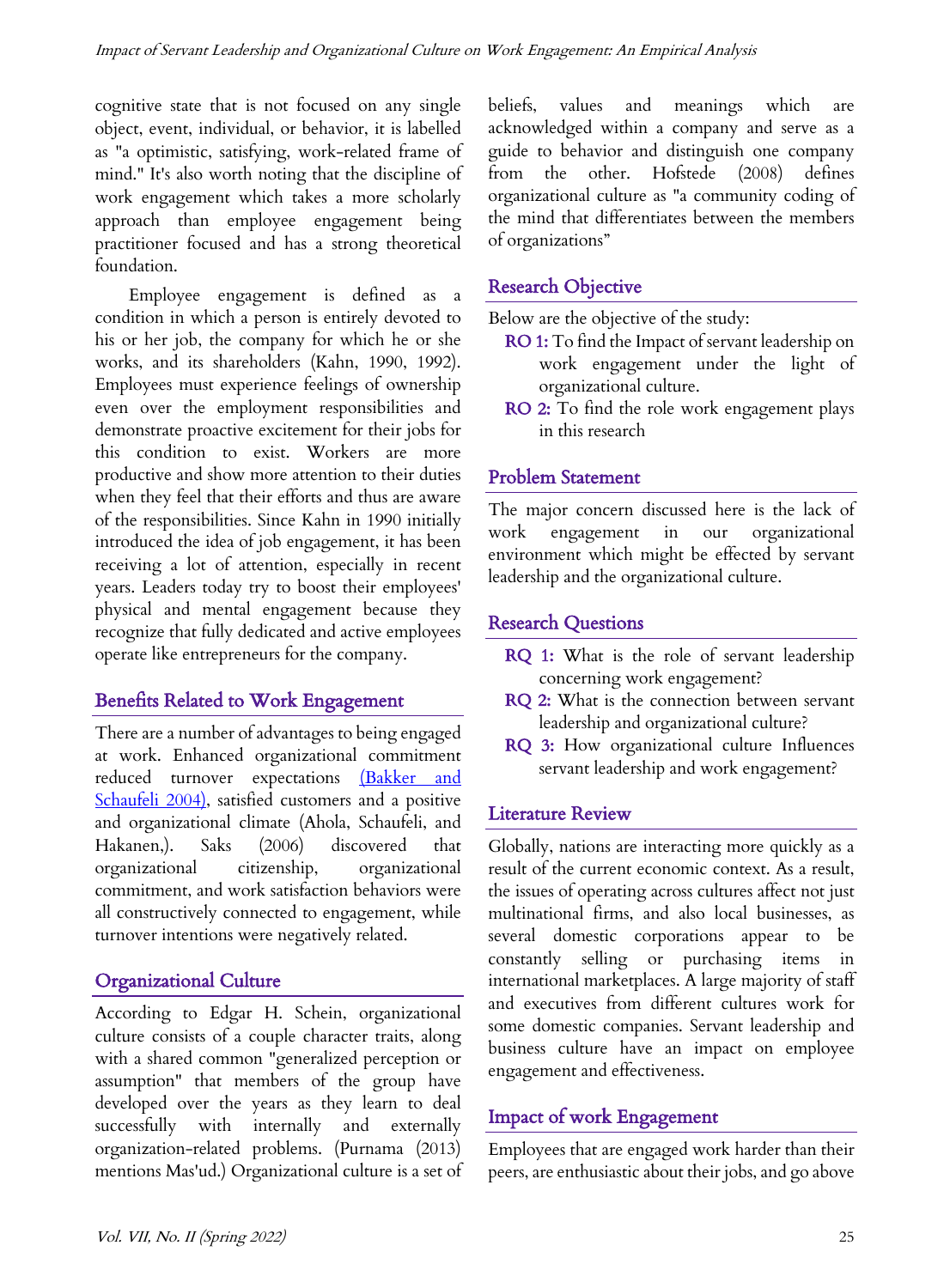and beyond for the organization. People's attitudes toward their jobs are thought to be influenced by corporate culture. If the corporation's culture is strong, workers would then understand what is required of them now and what are they striving for. The employees who are dedicated to their careers and motivated seem to be more interested in their work. In general, a productive employee is one who is engaged. The people who make up your company are decided to commit to their professional development, connected to the organization's purpose, motivated to achieve their goals, assertive in learning a new skill and implementing future programs, optimistic in their mindset toward job, productive in problem-solving, and dedicated to their professional development. As a result, we can observe that engaged employees give a slew of benefits to our company. I-e to name a few benefits, increased productivity, enhanced customer relationships, and lower attrition are only the beginning.

## Link between Work Engagement and Servant Leadership

Servant leaders, as per Liden et al. (2014), are modest and concentrate on their followers rather than themselves, allowing them to cultivate good relationships with followers. According to research, servant leaders allocate themselves in order to provide new opportunities for their followers for gaining skills and knowledge, as well as encourages them to attain creative goals by utilizing unique intellectual capabilities (Walumbwa, 2010). Employees with all these perks are much more likely to be engaged in constructive activities. (Hakanen et al.). Furthermore, employees who are engaged in work go all out to save and maximize the use of existing resources, necessitating very little effort to

create value from resources. People working for servant leaders are shown to be quite engaged in their jobs as a result. Likewise, Giallonardo et al. (2010) discovered correlation to be positive between work engagement and leadership effectiveness, implying that leadership and engagement are linked. A servant leader is supposed to be able to inspire his people by serving them first then directing others (Chen, Chen, & Li, 2013; Greenleaf, 1977). Servant leadership, according to Chen et al. (2013), fosters employee well-being, spiritual growth, and job success by making people more engaged, persistent, open-minded, and thoughtful at work. As a result, a significant conduit for enhancing workplace engagement has been created.

# Organizational Culture and work Engagement

Alarcon, Greenidge, and Shuck et al. all discovered a strong connection between OC and job satisfaction. Employees that are engaged outperformed their disinterested counterparts on a range of organizational measures, according to multiple lines of research (Shuck et al., 2011). As work engagement is connected to positive organizational outcomes, research findings of this study show that it makes sense for businesses to cultivate a positive culture and ensure that employees are engaged in work in order to keep employees for way too long than those who are not (Alarcon et al., 2010).

### Theoretical Framework

This diagram shows the effect of servant leadership on work engagement and organizational culture being the mediating variable.



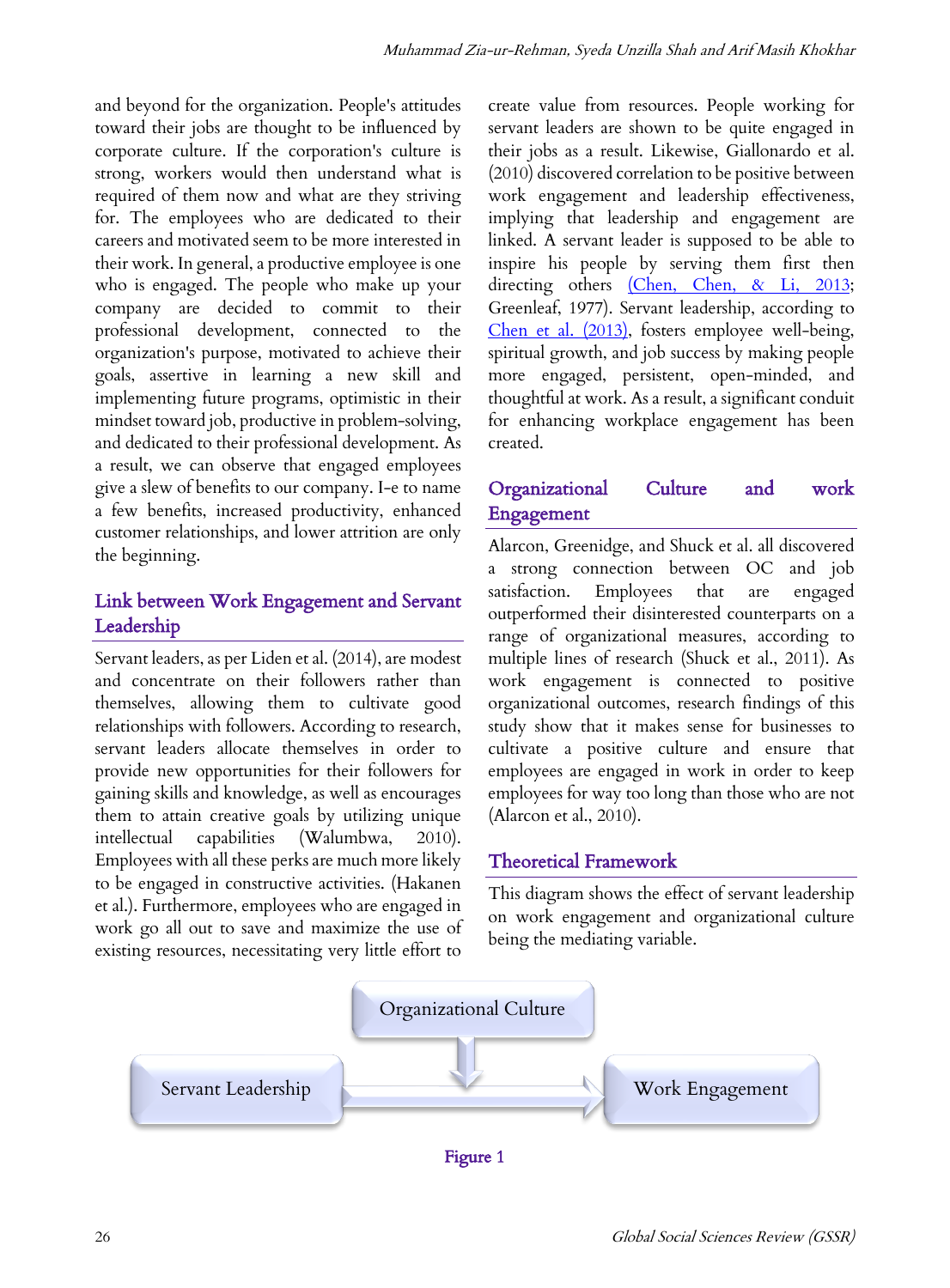### Hypotheses

On the basis of the diagram following are hypothesized.

- H1: There is a positive of Servant leadership on work engagement
- $H_2$ : There is a positive and significant impact of Servant leadership and association on Organizational culture on Work engagement

Based on the above diagram it can be observed that organizational culture and work engagement are positively impacted by servant leadership style. More Servant leadership style leads to a better and collaborative organizational culture and increased work engagement.

## Research Methodology

The research design is cross-sectional. According to this research organizational culture, servant leadership and work engagement are being studied at the same time. It is positivistic in nature as we can see the positive relation between the variables. The study is quantitative, which means the data will be in numeric form, and the numeric data will be utilized to uncover patterns and averages in order to come to a conclusion on the hypothesis. The numeric data will be evaluated with SPSS Software to determine if the hypothesis is true or untrue.

Quantitative research data is more efficient since it may be utilized to verify the validity of a hypothesis and determine the relationships between variables. Furthermore, the Likert Scale is being employed, which will aid in the tracing of authentic data as well as providing helpful information and answers to the study questions.

We employed the method and applied it to corporate sector, as we have seen that servant leadership has great significance in the corporate sector. Employees under the effect of servant leadership are committed to their work and also collaborate better in teams to increase work engagement achieve organizational goals.

### Data Collection

The information was gathered from different

employees from different organizations. Supervisors and middle-level managers are included in the sample data. Employees of both genders are

included in the sample. The sample size is between 400 and 450 employees. The primary data was gathered by sending 450 surveys directly to the respondents via email and Google Forms. The questionnaires' questions were well-crafted and explained. According to research, the sample method utilized is basic random sampling.

We waited one month for the research results to come in. For follow-up, supervisors and middle level managers from various banks in Islamabad were called on a regular basis. we received 200 responses within two weeks. After 25 days, we had received a total of 380 responses. 8 of the 380 responses were incomplete and were therefore excluded. For data analysis, the top 372 responses were chosen. The data will next be evaluated with SPSS SOFTWARE to determine whether the hypothesis is valid or not.

### Data Analysis

SPSS was used to analyses 372 responses. The population's demographic analysis was completed, and the results were acquired. For casual inference and prediction, regression analysis is utilized. It displays how one variable correlates with another in regression. The association between variables was predicted using data regression analysis. The final hypothesis was tested by reliability testing. The "Pearson Correlation Coefficient" is used for determining the strength of a link between multiple variables.

### Reliability Test Analysis

The study's data was gathered from a variety of organizations. Cronbach's Alpha, or the reliability test, is the most widely used method for determining the data's internal reliability or dependability. This test is most commonly used when a survey has multiple Likert scale items that create a scale, and the goal is to determine the scale's reliability. The test results performed upon that provided data are listed below: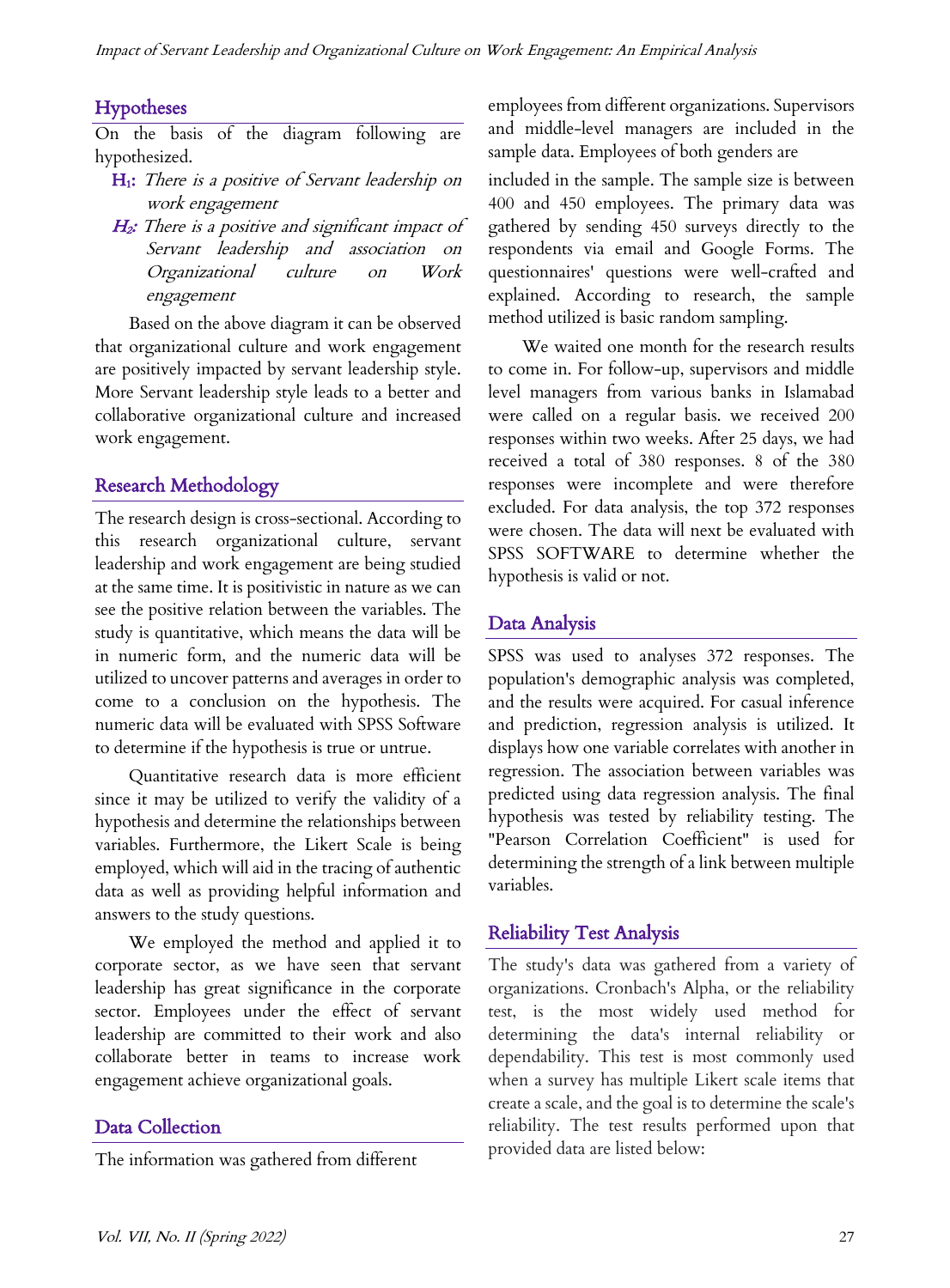| Table 1. Reliability Statistics |  |  |  |  |  |
|---------------------------------|--|--|--|--|--|
|---------------------------------|--|--|--|--|--|

| <b>Reliability Statistics</b> |             |
|-------------------------------|-------------|
| Cronbach's Alpha              | No of Items |
| .570                          |             |

All variables are reliable for my research on which questionnaire were made that are organizational culture, servant leadership and work engagement

#### Descriptive Statistics

Descriptive statistics are used to characterize the

basic characteristics of data in any investigation. This gives short summaries of the information gathered and the sample obtained. Descriptive statistics is a type of statistics that is used to depict quantitative data in a digestible form.

| Table 2. Descriptive Statistics |
|---------------------------------|
|                                 |

|                     | N  | Minimum | Maximum | Mean   | Std. Deviation |
|---------------------|----|---------|---------|--------|----------------|
| Age                 | 15 | 1.00    | 3.00    | 1.5333 | .74322         |
| Gender              | 15 | 1.00    | 2.00    | 1.4000 | .50709         |
| Education           | 15 | 1.00    | 3.00    | 1.5333 | .74322         |
| Experience          | 15 | 1.00    | 2.00    | 1.4000 | .50709         |
| Valid N (list wise) | 15 |         |         |        |                |

The mean, median, mode, standard deviation, and variance calculated for gender, age, education, and experience of the employees who were requested to fill out the questionnaire are displayed in the table.

## Demographic Analysis

Demographic analysis is a method for estimating the gender, age, and racial composition of a population, and also how it has evolved throughout time as a result of demographical events such as birth, death, and migration.

The tables and pie charts that are attached below summaries the data acquired during the demographics analysis and show that the maximum level of respondents had less than 3 years of experience in the company. Males make up the majority of the respondents. The majority of respondents had a bachelor's degree, and the majority of the respondents are under 30 years old.

### Age

Data in table is showing that maximum of sample group belongs to age group of below 30 years

#### Table 3.

| <b>AGE</b> |           |           |         |                      |                           |
|------------|-----------|-----------|---------|----------------------|---------------------------|
|            |           | Frequency | Percent | <b>Valid Percent</b> | <b>Cumulative Percent</b> |
|            | Below 30  | 9         | 56.3    | 60.0                 | 60.0                      |
| Valid      | $31 - 40$ | 4         | 25.0    | 26.7                 | 86.7                      |
|            | $41 - 50$ | 2         | 12.5    | 13.3                 | 100.0                     |
|            | Total     | 15        | 93.8    | 100.0                |                           |
| Missing    | System    |           | 6.3     |                      |                           |
| Total      |           | 16        | 100.0   |                      |                           |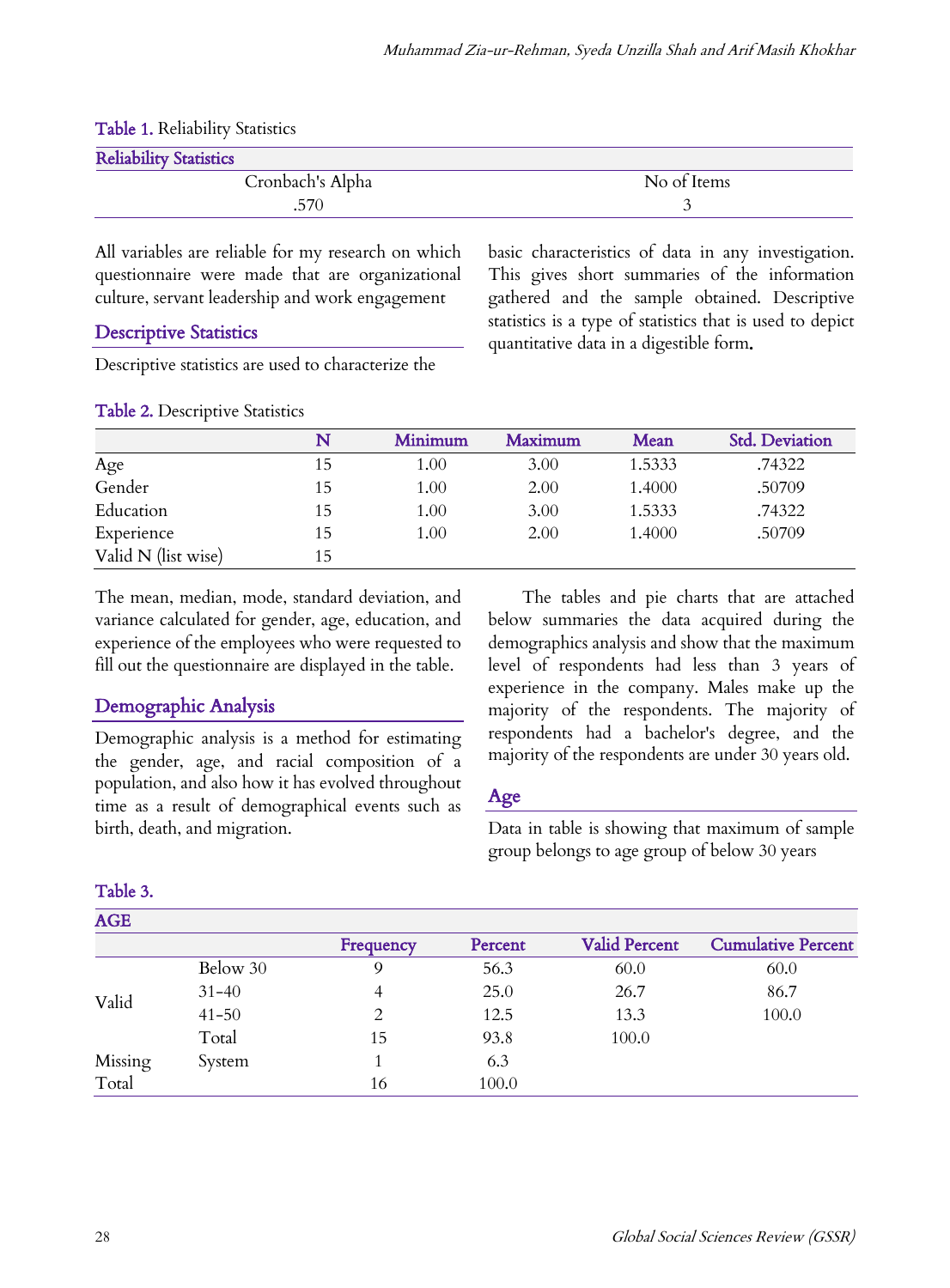

# Gender

The data shows maximum male participation.

### Table 4.

| Gender  |        |           |         |               |                           |
|---------|--------|-----------|---------|---------------|---------------------------|
|         |        | Frequency | Percent | Valid Percent | <b>Cumulative Percent</b> |
|         | Male   |           | 56.3    | 60.0          | 60.0                      |
| Valid   | Female | O         | 37.5    | 40.0          | 100.0                     |
|         | Total  | 15        | 93.8    | 100.0         |                           |
| Missing | System |           | 6.3     |               |                           |
| Total   |        | 16        | 100.0   |               |                           |



## Education

Almost half of the sampling is done from the people doing bachelor.

### Table 5.

| Education |             |           |         |               |                           |
|-----------|-------------|-----------|---------|---------------|---------------------------|
|           |             | Frequency | Percent | Valid Percent | <b>Cumulative Percent</b> |
|           | High School |           | 56.3    | 60.0          | 60.0                      |
| Valid     | Bachelors   | 4         | 25.0    | 26.7          | 86.7                      |
|           | Masters/PhD |           | 12.5    | 13.3          | 100.0                     |
|           | Total       | 15        | 93.8    | 100.0         |                           |
| Missing   | System      |           | 6.3     |               |                           |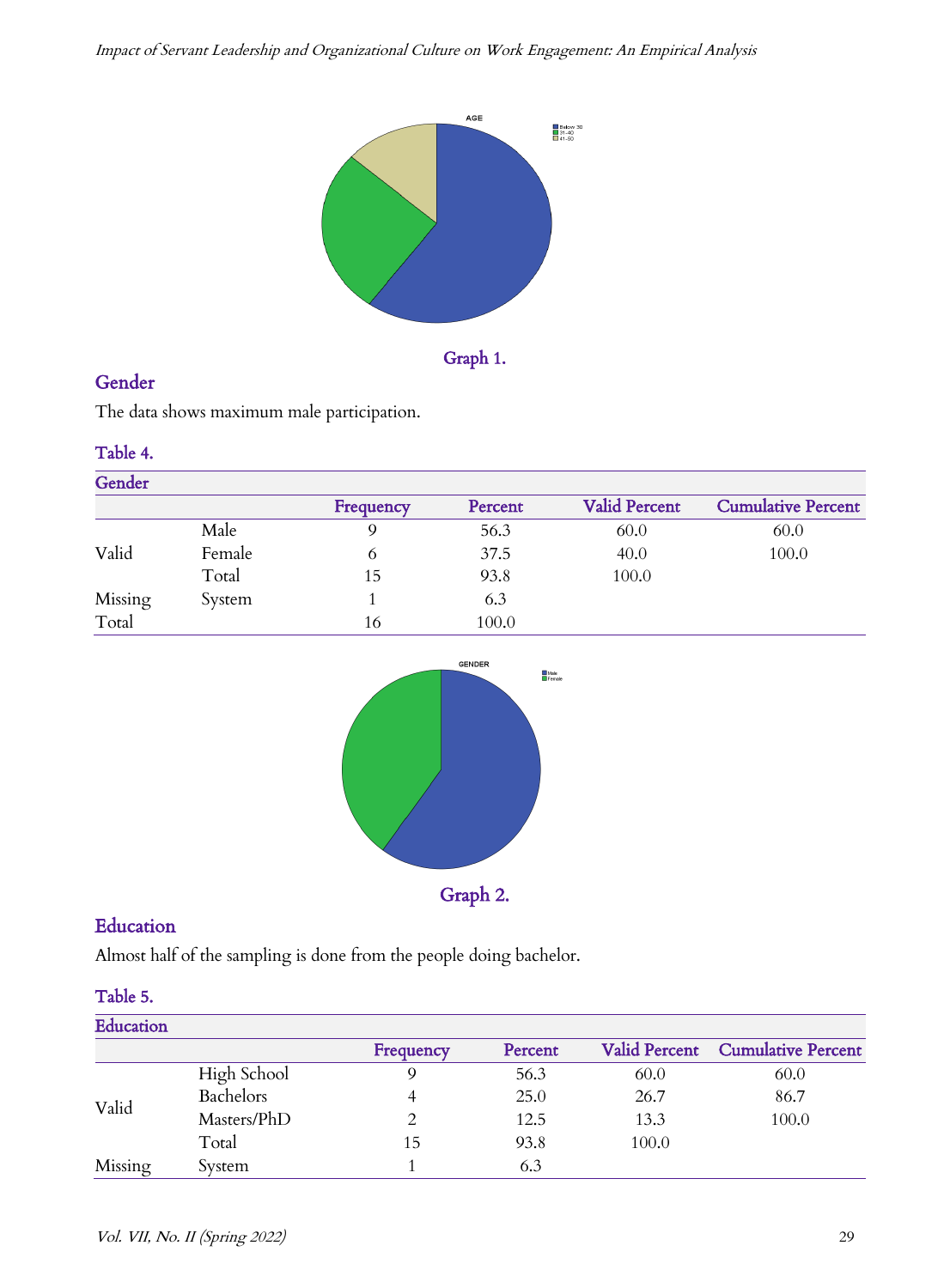

### **Experience**

Maximum Participation are from the people who have working experience of less than 3 years.

| <b>Experience</b> |                   |           |         |                      |                           |
|-------------------|-------------------|-----------|---------|----------------------|---------------------------|
|                   |                   | Frequency | Percent | <b>Valid Percent</b> | <b>Cumulative Percent</b> |
|                   | Less Than 3 years |           | 56.3    | 60.0                 | 60.0                      |
| Valid             | 3 or More Years   | 6         | 37.5    | 40.0                 | 100.0                     |
|                   | Total             | 15        | 93.8    | 100.0                |                           |
| Missing           | System            |           | 6.3     |                      |                           |
| Total             |                   | 16        | 100.0   |                      |                           |





According to the table and the Pie chart higher number of respondents have more than 3 years of experience.

### **Correlation**

The correlation test is used to detect the relationship

between two or more variables. The independent variable, organizational commitment, the moderating variable, psychological contract, and the dependent variable, employee performance, are the variables being compared in this case.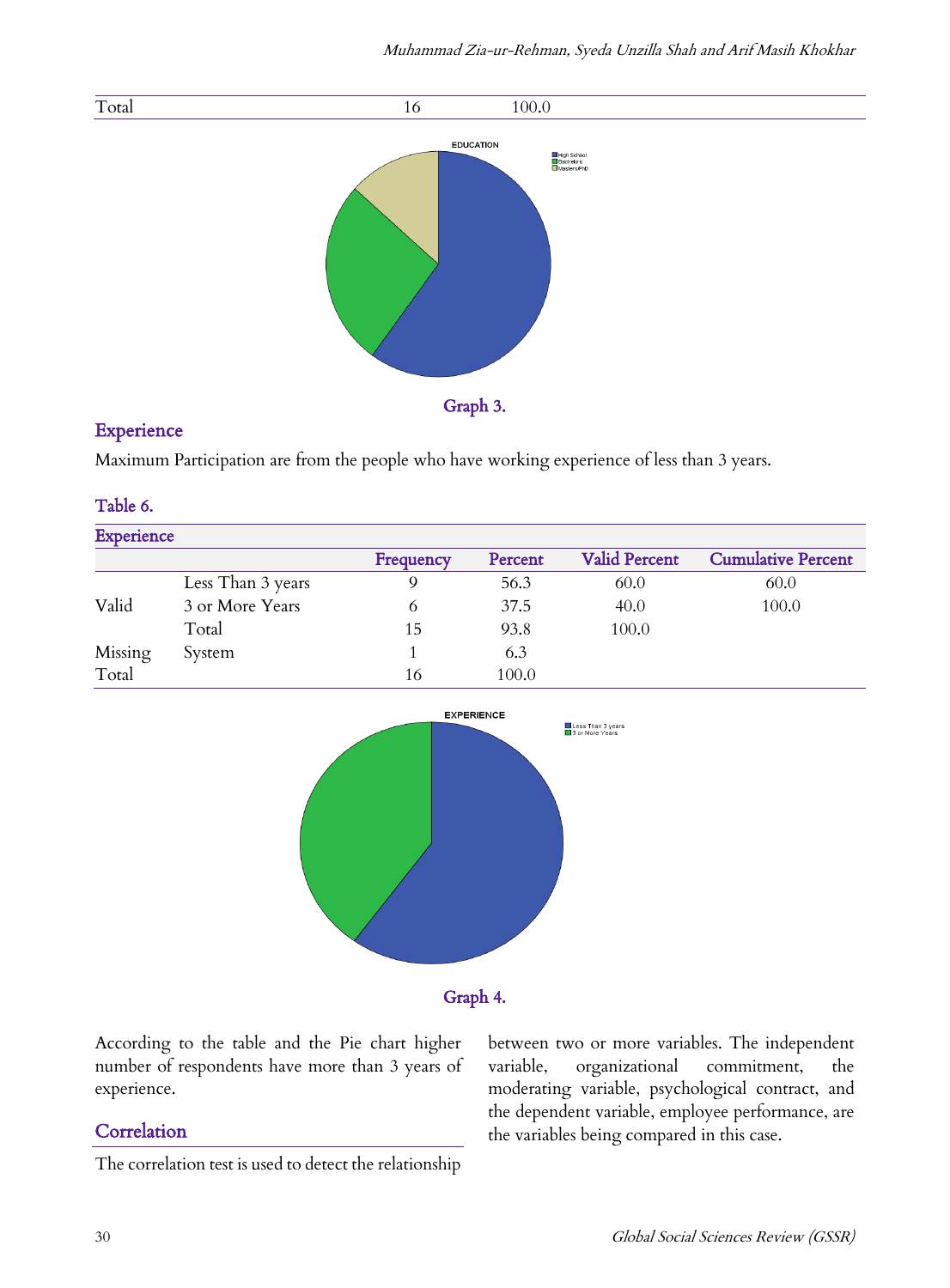Impact of Servant Leadership and Organizational Culture on Work Engagement: An Empirical Analysis

|                                        |                     | Servant Leadership | Organizational<br>Culture | Work Engagement |
|----------------------------------------|---------------------|--------------------|---------------------------|-----------------|
|                                        | Pearson Correlation |                    |                           |                 |
| Servant Leadership                     | Sig. $(2$ -tailed)  |                    |                           |                 |
|                                        | N                   | 15                 |                           |                 |
|                                        | Pearson Correlation | .455               |                           |                 |
| Organizational Culture Sig. (2-tailed) |                     | .088               |                           |                 |
|                                        | N                   | 15                 | 15                        |                 |
| Work engagement                        | Pearson Correlation | .466               | .160                      |                 |
|                                        | Sig. $(2$ -tailed)  | .080               | .569                      |                 |
|                                        | N                   | 15                 | 15                        | 15              |

multiple variables that are mentioned in the research rather than the dependent ones and independent ones only. In my research servant leadership is independent variable, work engagement is the dependent variable whereas organizational culture

is the moderating variable.

#### Table 7. Correlation Analysis

Correlation is significant at 0.01 level (2- tailed). Therefore, there is significant relationship between two variables thus hypotheses are accepted.

### Regression Analysis

Regression tells the multiple relations between

Table 8.

| <b>Model Summary</b>                                               |                 |          |                          |                            |  |  |  |
|--------------------------------------------------------------------|-----------------|----------|--------------------------|----------------------------|--|--|--|
| Model                                                              |                 | R Square | <b>Adjusted R Square</b> | Std. Error of the Estimate |  |  |  |
|                                                                    | .469 $\rm ^{a}$ | 220      | 090                      | .37263                     |  |  |  |
| Predictors: (Constant), Organizational culture, Servant leadership |                 |          |                          |                            |  |  |  |

### Table 9. Coefficients

| Model                                  |                        | Unstandardized Coefficients Standardized Coefficients |            |             |         |      |
|----------------------------------------|------------------------|-------------------------------------------------------|------------|-------------|---------|------|
|                                        |                        |                                                       | Std. Error | <b>Beta</b> |         | Sig. |
|                                        | (Constant)             | 1.049                                                 | 1.880      |             | .558    | .587 |
|                                        | Servant leadership     | .833                                                  | .481       | .496        | 1.731   | .109 |
|                                        | Organizational culture | $-.072$                                               | .314       | $-.066$     | $-.229$ | .823 |
| a. Dependent Variable: Work engagement |                        |                                                       |            |             |         |      |

#### Table 10. Model Summary

| Model |                                                                                         |      | R Square Adjusted R Square | Std. Error of the Estimate |
|-------|-----------------------------------------------------------------------------------------|------|----------------------------|----------------------------|
|       | $185^{\rm a}$                                                                           | .320 | $-120$                     | .42719                     |
| a.    | Predictors: (Constant), Moderating variable, Organizational culture, Servant leadership |      |                            |                            |

#### Table 11. Coefficients

| Model |                        | Unstandardized Coefficients Standardized Coefficients |            |             |              |      |
|-------|------------------------|-------------------------------------------------------|------------|-------------|--------------|------|
|       |                        |                                                       | Std. Error | <b>Beta</b> |              | Sig. |
|       | (Constant)             | .644                                                  | .963       |             | .558         | .567 |
|       | Servant leadership     | .893                                                  | .481       | .496        | .998         | .948 |
|       | Organizational culture | $-.783$                                               | .894       | $-.084$     | $-.485-.341$ |      |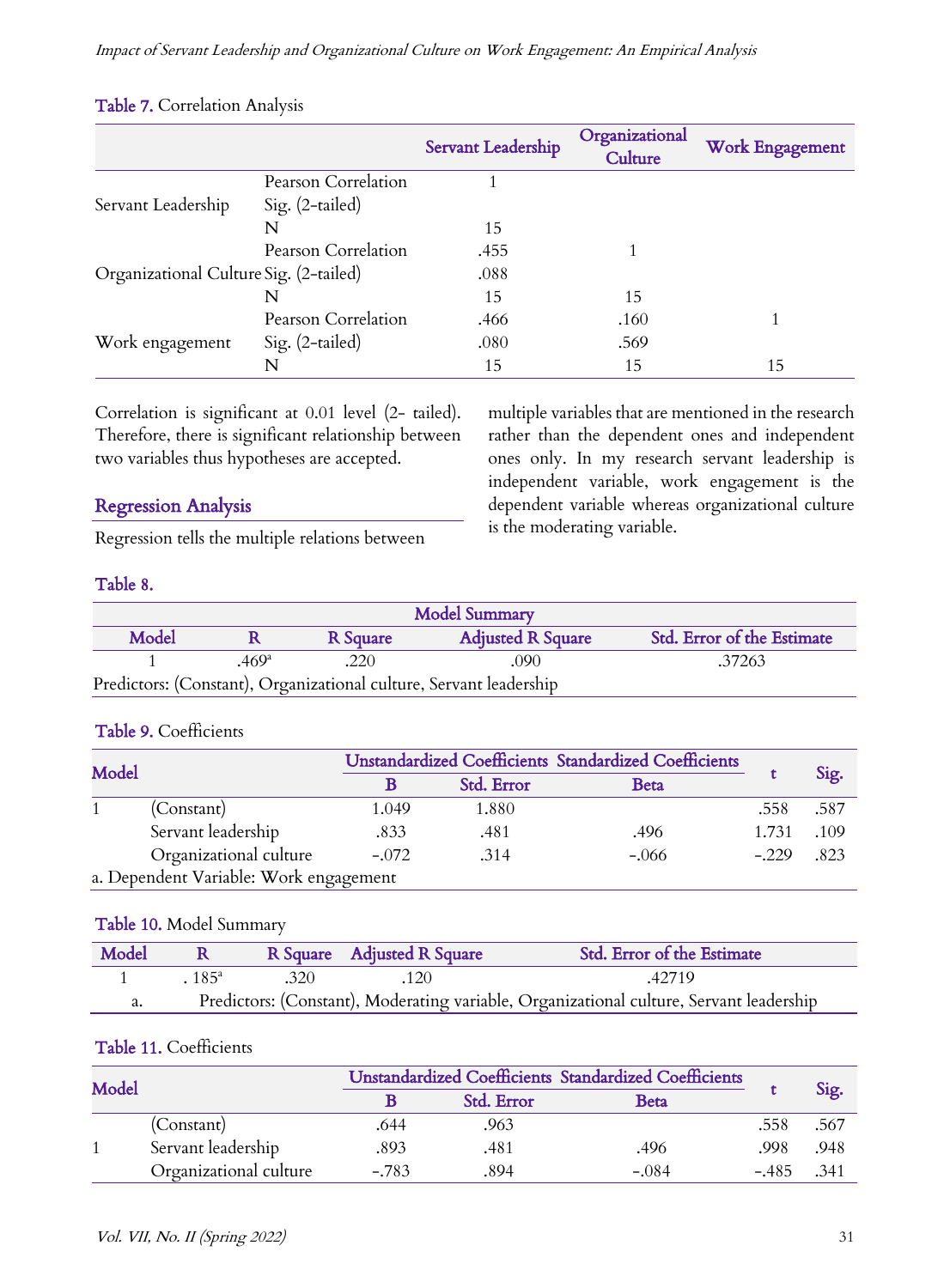| Moderating variable                    | .383 | .465 | .554 | .845. .345 |  |
|----------------------------------------|------|------|------|------------|--|
| a. Dependent Variable: Work engagement |      |      |      |            |  |

So the above table shows the values of Unstandardized and Standardized coefficients i.e. beta values and Standard Error etc. for all the three variables.

|  |  | Table 12. Hypotheses Testing |  |
|--|--|------------------------------|--|
|--|--|------------------------------|--|

| S. No | Hypotheses                                                                                                            | <b>Accepted/Rejected</b> |
|-------|-----------------------------------------------------------------------------------------------------------------------|--------------------------|
|       | There is a positive of Servant leadership on work engagement                                                          | Accepted                 |
|       | There is a positive and significant impact of Servant leadership<br>and association on Organizational culture on Work | Accepted                 |
|       | engagement                                                                                                            |                          |

#### Conclusion

Workplace engagement and organizational behavior are linked to servant leadership, which leads to customer happiness. According to the research, servant leadership creates a greater selfefficiency, which boosts staff engagement. The directly and indirectly connection seen between leadership style and worker engagement, on the other hand, has received little attention. Servant leadership and corporate culture have a good impact on employee engagement. As a result, increasing employees' thoughts of servant leadership and corporate culture improves employee work engagement. It is often assumed that a leader's behavior geared toward employed or followers, as well as respecting concepts like empowerment, modesty, and compassion, will encourage other people to be interested and committed to the brand, leads to a positive organizational culture. Employees that are engaged work harder than their peers, are enthusiastic about their jobs, and go well above and beyond the organization. People's attitudes toward their jobs are thought to be influenced by organizational cultures.

#### Recommendations

Due to a lack of time and resources, the study was unable to include certain unknown elements that

influence work engagement in the study. In certain ways, every research done with a limited amount of resources and facilities will have a margin of error. This study was completed in a short amount of time, and some employees did not submit accurate and sufficient responses. As our study is limited to a few private sector businesses, we are unable to draw any conclusions from our findings. As a result, after performing significant research, data collection and analysis, and careful deliberation, here are a few recommendations.

- 1. Future researchers could work on my study using any other similar variable.
- 2. As I've worked in the service industry, my research may be generalized and applied to the government or education sectors.
- 3. I used a sample size of 420 persons, but future studies could use a larger sample size to get better results.
- 4. Different sectors can be compared, for example, the government sector can be compared to the commercial sector, and a university can be compared to a school or college level.
- 5. I've done this research in the eastern culture, the future researchers could replicate the study in the western culture, American culture, or Chinese culture